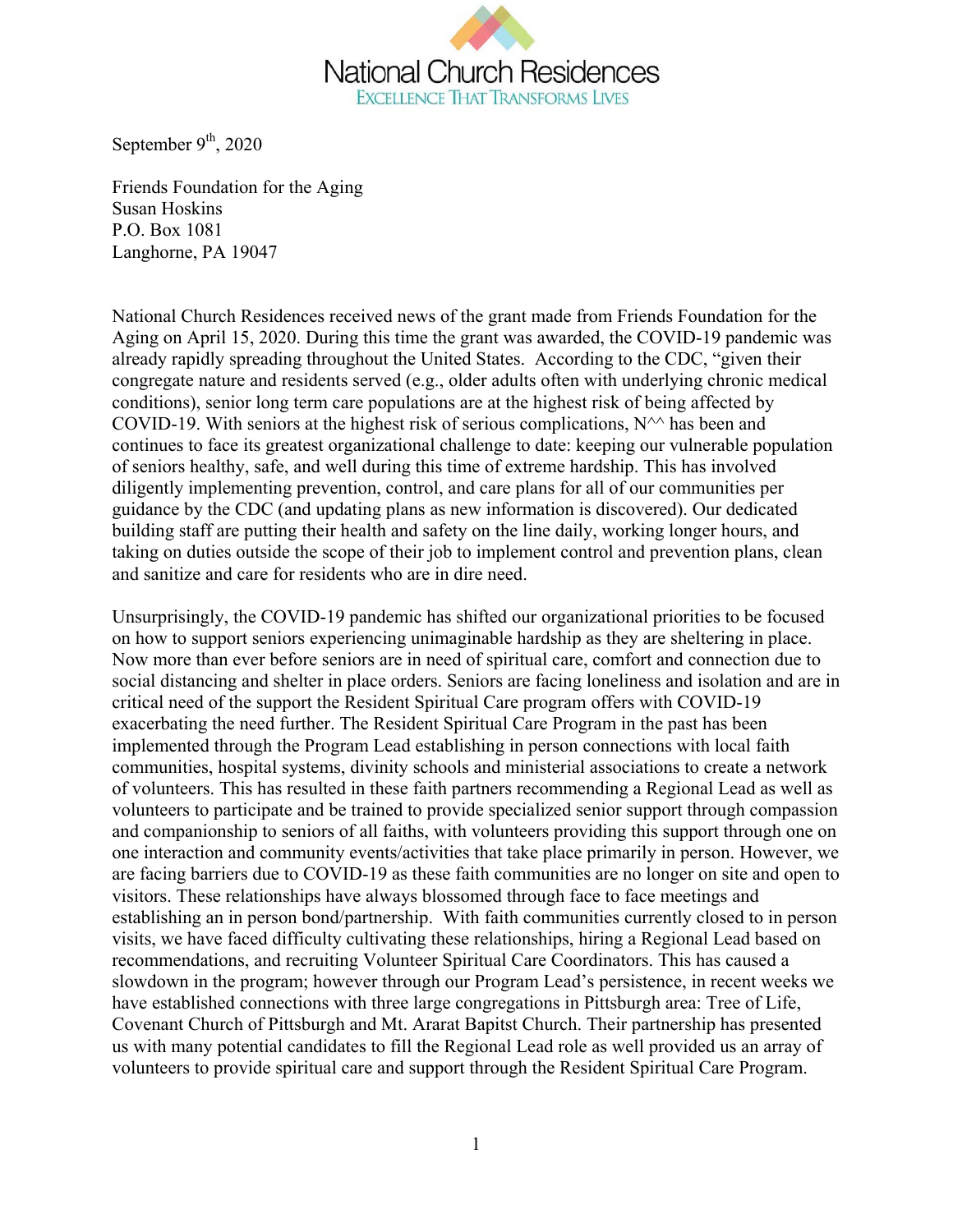# **National Church Residences EXCELLENCE THAT TRANSFORMS LIVES**

Our overall plan and goals of the program have not changed with seniors presenting a need for spiritual care and support now more than ever to uplift them during these most trying of days. In this proposal, we propose shifting *how* we provide this spiritual support as there are additional barriers in outreaching to seniors according to our original scope as they shelter in place. We are encouraged and excited by our proposal for moving forward and have chosen: **C. Here is Plan B of how we can redirect the funds to achieve the same goal.** 

**Plan B:** Our overall plan has not changed and our program is needed more than ever before, however, we have had to shift methods due to various challenges faced by COVID-19. COVID-19 has slowed down our ability to cultivate relationships with local faith communities and outreach to residents through in person interactions. Due to COVID-19 the needs of the residents have grown with residents experiencing much greater social isolation and loneliness from sheltering in place. We quickly realized we must pivot this program to provide care to seniors through alternative methods that ensure safety yet still provide urgent spiritual support. Our Program Lead, Jim Zippay developed the following for our Pennsylvania properties as part of this program that is continually being offered to date:

- Weekly devotionals distributed by site staff to residents (through mail box or under doors)
- A hotline seniors can call at any time to talk to a chaplain available to offer nondenominational care and support
- A Daily Message of inspiration and hope that seniors can call in to listen to every day.

Volunteer Spiritual Care Coordinators are essential staff who are permitted within our buildings during this time utilizing proper PPE and safety protocols. We will have Volunteer Spiritual Care Coordinators undergo comprehensive training and be equipped with resources necessary to provide spiritual support but believe we can enhance what they provide to seniors even more through technology. As our program is centered on providing Volunteer Spiritual Care Coordinators to be available to support residents in person through encouragement, support, and prayer, we believe seniors are in dire need of connectivity as the pandemic continues to isolate them to their rooms and this prolonged disengagement has devastating consequences on their health and wellbeing. We propose reallocating budget funds to equip Volunteer Spiritual Care Coordinators and the Regional Lead with an Amazon Fire 7 tablet. By having the ability to interact with residents by helping them utilize the tablet to connect with family and friends, Volunteer Spiritual Care Coordinators can provide further critical connection during this time while building trust and getting to know the residents on a deeper level. This will lead Volunteer Spiritual Care Coordinators to have a greater opportunity to participate in people's lives and understand each individual's unique spiritual journey, overall leading to Volunteer Spiritual Care Coordinators having the ability to provide enhanced spiritual care and support. As this is a new component of our program, we propose piloting this virtual connectivity program first with 9 Volunteer Spiritual Care Coordinators and our Regional Lead with the Volunteer Spiritual Care Coordinators deployed to our 3 communities in the Erie, PA with 130 units and 6 communities in the Pittsburgh Area with 415 units listed below: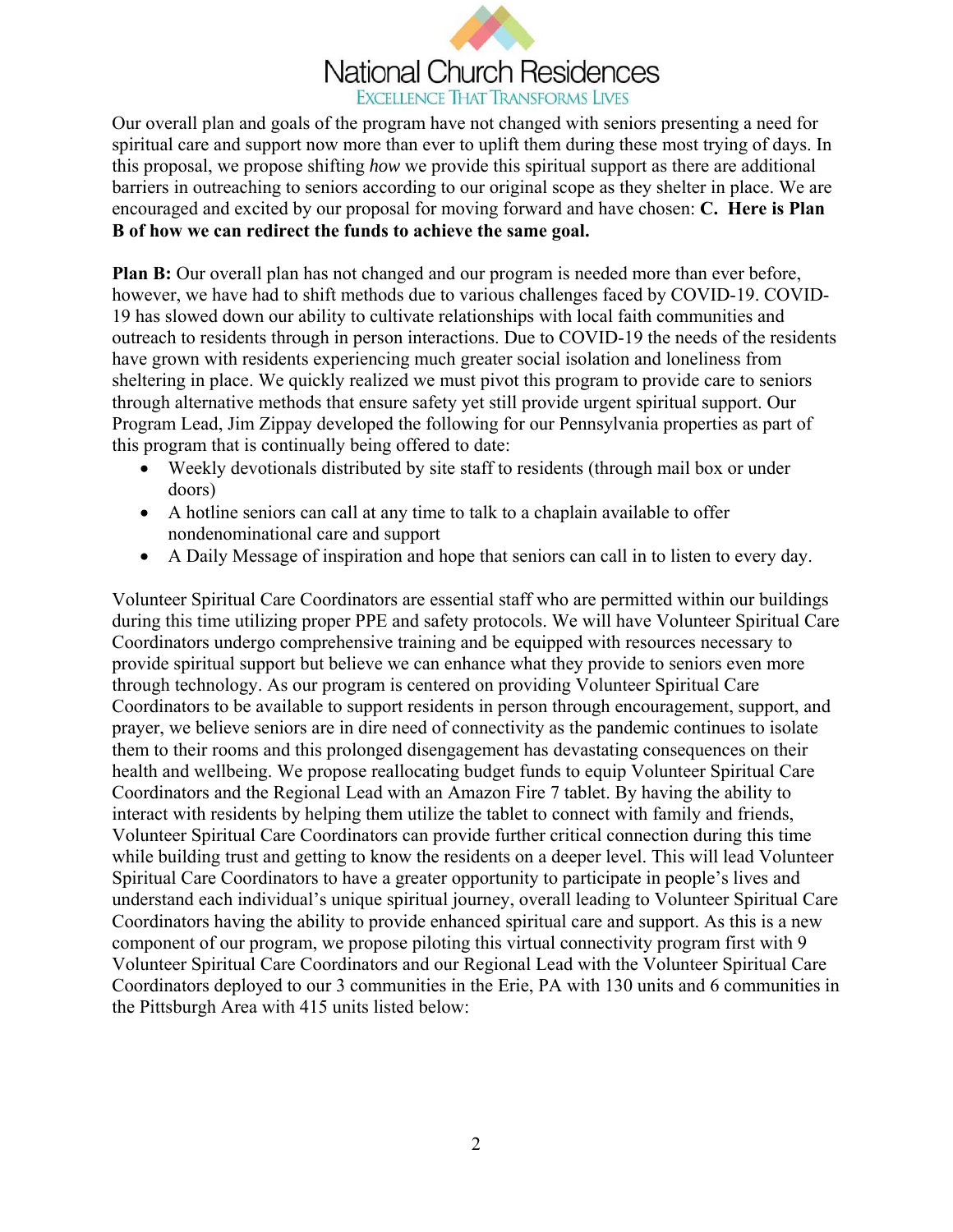

## *APPLE BLOSSOM PLACE (Facility Code: 0245)*

5298 Crabapple Dr. Erie, PA 16509-3890 Total Units: 50

## *EASTLAKE WOODS (Facility Code: 0824)*

4664 E Lake Rd Erie, PA 16511-1411 Total Units: 40

#### *KEARSARGE PLACE (Facility Code: 0143)*

1768 Zimmerly Rd Erie, PA 16509-1869 Total Units: 40

## *Erie Area 130 units*

## *ELLIOTT HEIGHTS (Facility Code: 0236)*

1110 Steuben St Pittsburgh, PA 15220-4743 Total Units: 44

## *GABLE RIDGE APARTMENTS (Facility Code: 0253)*

8000 Beacon Hill Dr. Wilkinsburg, PA 15221-2593 Total Units: 50

## *PARKSIDE MANOR (Facility Code: 0607)*

1306 Brookline Blvd Pittsburgh, PA 15226-1961 Total Units: 77

# *RIVERVIEW MANOR (Facility Code: 0050)*

1500 LeTort St Pittsburgh, PA 15212-2166 Total Units: 99

## *SHALER OAKS (Facility Code: 0123)*

1122 Mount Royal Blvd Pittsburgh, PA 15223-1079 Total Units: 49

## *SHARPSBURG TOWERS (Facility Code: 0651*)

601 Main St Pittsburgh, PA 15215-2251 Total Units: 103

#### *Pittsburgh Area 415 units*